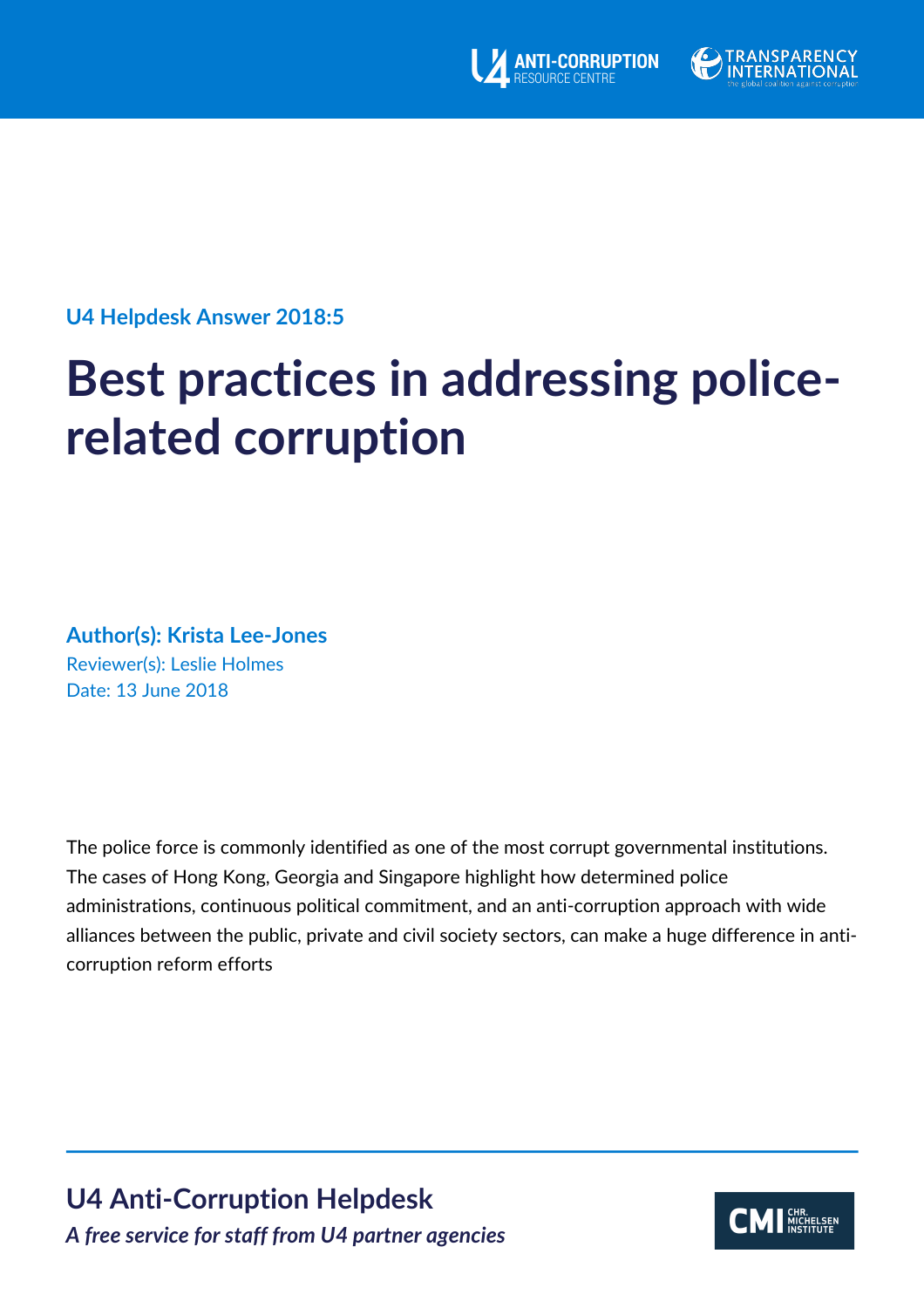## **Query**

What recent insights are there regarding best practices to address police-related corruption and police reform to reduce corruption in the (security) sector? Are there success stories? And what are the lessons learnt from, for example, reform in Georgia (after a few years)? What are the crucial points to consider, also taking into account criticism regarding the weaknesses, rule of law standards, long-term sustainability and so on?

## **Contents**

- 1. Overview of police-related corruption
- 2. Case studies
- 3. Lessons learnt
- 4. Reference

## **Summary**

In many countries, the police force is commonly identified as one of the most corrupt governmental institutions (Transparency International 2017b). Police-related corruption may comprise of petty corruption where, for example, the public are expected to pay bribes for alleged traffic violations; at the other end of the spectrum, corrupt police officers can conspire with criminals and organised crime gangs in the trafficking of drugs, humans and weapons (DCAF 2012).

Case studies and literature reveal that there is no "one size fits all" approach to curbing police-related corruption. Rather, the case studies explored in this paper demonstrate that any measures must take into consideration the political, economic and social environment of a country and address the root causes of corruption rather than adopting a symptomatic approach. For example, in Singapore and Georgia, low salaries and poor working conditions for members of the police force were identified as a cause of corruption among lower level

police. The cases of Hong Kong, Georgia and Singapore also highlight how determined police administrations, continuous political commitment, and an anti-corruption approach with wide alliances between the public, private and civil society sectors, can make a huge difference in anti-corruption reform efforts (DCAF 2012; Hope 2015).

## 1. Overview of police-related corruption

## Background

Much of the literature adopts a broad definition of police corruption, which follows Transparency International's definition of corruption: "the abuse of entrusted power for private gain". Police corruption broadly refers to "acts of misconduct by police officers aimed at obtaining financial benefits or other personal gains in exchange for selectively enforcing or manipulating rules, as well as the conduct of investigations and arrests" (Chêne 2010).

However, cultural considerations must be taken into account in any study of police corruption. Police officers are often confronted with morally ambiguous dilemmas in the course of their work and, as discussed briefly below, corruption in the police can take many forms and occur in many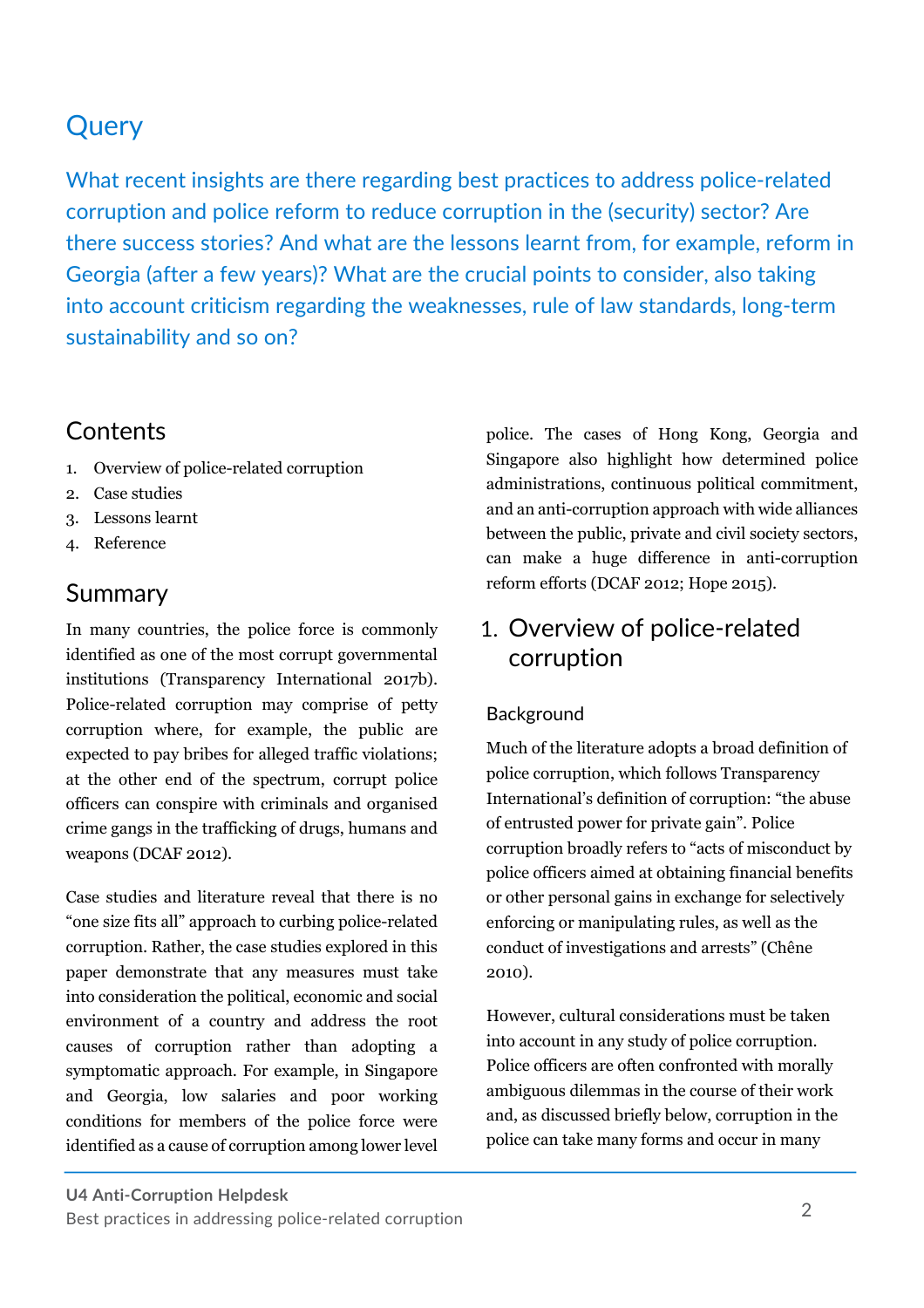situations across many different cultures. This moral ambiguity is exemplified by the dilemma of "noble cause corruption". Police are agents of the state and are bound by strict policies and procedures. On the other hand, they are morally committed to the "good end" (Crank, Flaherty & Giacomazzi 2007). These roles can be conflicting because the policies and procedures in place to protect officers and the public can obstruct an officer from obtaining this good end (Caldero & Crank 2011). Noble cause corruption therefore occurs when a person tries to produce a just outcome through unjust methods, for example, police manipulating evidence to ensure a conviction of a known offender (Merrington et al 2014)

Pyman (2012) argues that it is more pragmatic to accept a broad definition that permits further, healthy discussion. Further discussion on the definition of police corruption can be found in Arresting Corruption in the Police: The Global Experience of Police Corruption Reform Efforts.

## [Types of police corruption](http://ti-defence.org/wp-content/uploads/2016/03/2012-11_Arresting_Corruption_In_The_Police.pdf)

[Corruption in the police ranges from petty](http://ti-defence.org/wp-content/uploads/2016/03/2012-11_Arresting_Corruption_In_The_Police.pdf) [corruption and small a](http://ti-defence.org/wp-content/uploads/2016/03/2012-11_Arresting_Corruption_In_The_Police.pdf)cts of bribery to criminal infiltration and political corruption (Chêne 2010). Several reports provide a more in-depth discussion of the different types of police corruption (see, for example, USAID 2007; DCAF 2012; Transparency International 2012; Council of Europe 2015). However, police corruption is generally categorised into four types:

• Petty corruption among lower level police officers includes acts of bribery in everyday interactions with citizens (for example, by traffic police). According to Transparency International's Global Corruption Barometer, the police is the institution most often reported as being the recipient of bribes (Pyman et al

2012). For example, in the Middle East and North Africa, one in four people who dealt with police paid a bribe (Transparency International 2016).

- Bureaucratic corruption or administrative corruption refers to the misuse of internal procedures and administrative processes and resources for private gain, such as licensing or a lack of response to citizen's complaints against police officers.
- Corruption linked with criminal groups includes misconduct such as misleading investigations or tampering with evidence.
- High level or political corruption occurs where high level police officials abuse their power for personal gain or for the benefit of political groups to which they are formally or informally affiliated – in other words, criminal infiltration of the state. Political interference may also occur in police investigations, false investigations and the "framing" of political opponents.

## The impact of police corruption

The impact of corruption in the police can be far reaching. When basic functions of law and order are compromised by corrupt practices within a police force, the state cannot legitimately prevent and punish violations of the law or protect human rights (Pyman et al. 2012). Police corruption results in public mistrust of the police, rendering it more difficult for the police to perform what should be their primary task, countering crime (DCAF 2012). It compromises the institutional integrity of a policing system and undermines its legitimacy (Hope 2015). Further, if the public is to respect the law, they must be confident that the police adhere to the law in general, and that, in applying the law, they treat people equally (DCAF 2012).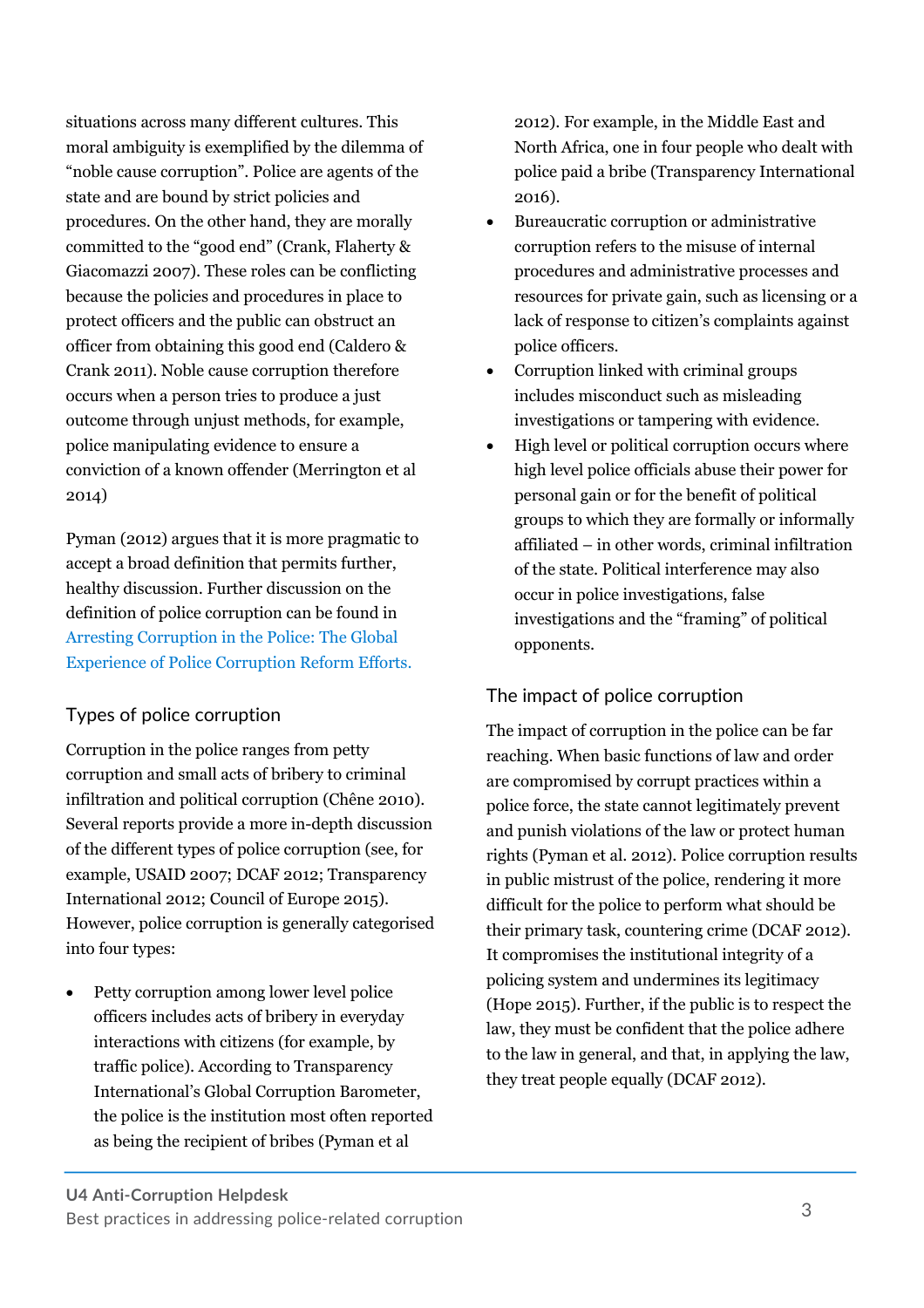A serious result of police corruption is weakening ethical standards in society. If the public perceives the police to be benefiting from corruption, this could lower their own moral standards and make them more willing to engage in criminal behaviour (DCAF 2012). Police corruption can also damage a state's international reputation if, for example, there is evidence of police involvement in transnational arms, drugs or human trafficking (DCAF 2012). In short, police corruption can be harmful to democracy, the role of police in society and the community trust's in the police force (Council of the European Union 2014). Further reading on the consequences of police corruption can be found in the Toolkit on Police Integrit[y.](https://www.dcaf.ch/toolkit-police-integrity)

## 2. [Case studies](https://www.dcaf.ch/toolkit-police-integrity)

[Efforts to](https://www.dcaf.ch/toolkit-police-integrity) curb police corruption have occurred in many countries around the world, some more successful than others. The following section examines a number of case studies where reform efforts have been identified as successful, at least in part, in curbing police-related corruption.

## Georgia

Georgia is an often-cited example of successful reform to tackle police corruption. According to the US Department of State, low level corruption is almost completely eradicated in Georgia due to dramatic police and institutional reforms (US Department of State 2017), and overt bribery and extortion have virtually disappeared in Georgia (Light 2014).

Before the Rose Revolution of 2003, the Georgian Ministry of Internal Affairs was a militarised Soviet-style structure whose mission was to defend government authority. It had close connections with organised crime, and the drug trade in particular. Police officers extorted bribes from drivers daily, passing a portion of their gains to

their superiors. Corruption within the police and other state organs in Georgia was so deeply institutionalised that an official position had to be purchased, and taking bribes was seen as a necessity to repay this initial investment (Di Puppo 2010).

With the election of Mikheil Saakashvili as president in 2004, the new government immediately targeted the corrupt police service. The reforms saw mass dismissals of police and Ministry of Internal Affairs officials, allowing for increased salaries (Di Puppo 2010; DCAF 2012). There was also institutional restructuring and service provision – eliminating several agencies and shifting mandates – whereby changes in jurisdiction removed the military from policing and limited police to law enforcement. Salary, training and personnel policy for the police were also significantly overhauled and revamped (Light 2014). The reform included education for police officers to train them to enhance professionalism, awareness and adherence to human rights and the rule of law (DCAF 2012).

Di Puppo concluded that targeting highly visible areas of corruption can quickly enhance public trust in state institutions and the reform of the traffic police had an immediate positive effect on the lives of ordinary Georgians (Di Puppo 2010).

However, despite its successes, there is evidence that high-level misconduct persists in the Georgian police force (Kupatadze 2012; Light 2014), and weak accountability of police structures remains a significant problem (Di Puppo 2010). Further, there is a mixed record on the human rights protections afforded by the police (Di Puppo 2010; Kupatadze 2012; Light 2014). The Ministry of Interior remains a powerful, centralised and hierarchical state organ and lacks transparency, accountability and external oversight (Kupatadze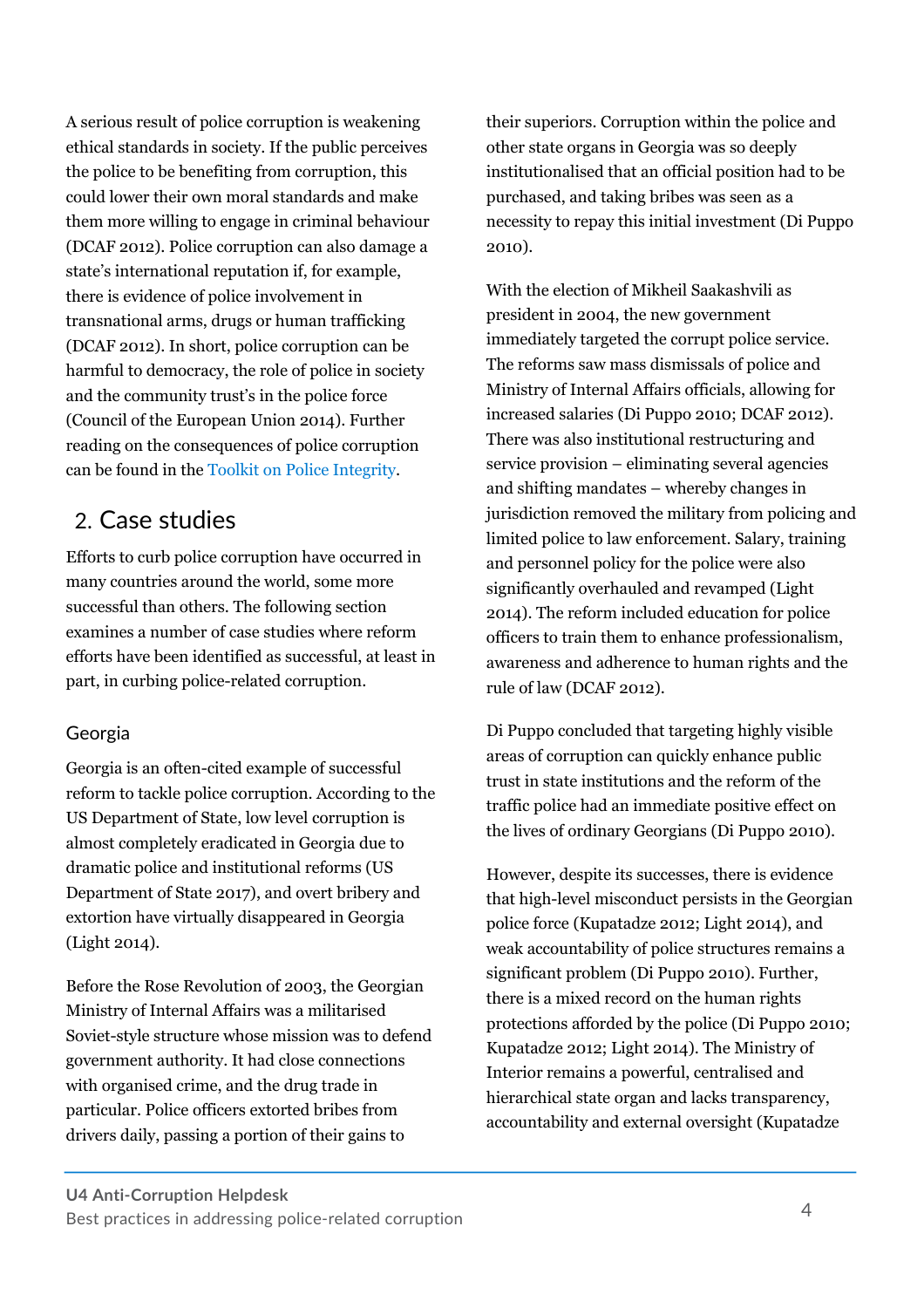2012). Without adequate checks and balances, the result may be a police force still perceived not as protectors of the citizens but rather of executive interests (Di Puppo 2010).

## Singapore

Police corruption was rampant in Singapore during the British colonial period (Quah 2014). Analyses of police corruption in colonial Singapore indicate that it was the result of at a series of factors including: low salaries; poor working conditions; a high degree of formalism in the police force; poor recruitment and selection procedures; a lack of training programmes; and ample opportunities for corruption due to inadequate controls (Quah 2001). Measures to tackle corruption in the police force were introduced in 1952 with the establishment of the Corrupt Practices Investigation Bureau (CPIB). Since then, a myriad of reforms has reduced corruption within the Singaporean Police Force. Corruption among the police in Singapore is now very low, and Singapore is placed equal sixth in Transparency International's Corruption Perceptions Index (Transparency International 2017c).

The reasons for Singapore's success is considered to be fourfold: i) political will and the commitment of the government; ii) salaries and working conditions; iii) recruitment and selection procedures and iv) training and socialisation (DCAF 2012).

It is important to note, however, the social, political and economic context in which these reforms took place. Singapore is neither a developing nor a postconflict country, and it has enjoyed decades of political stability and benefited from a considerable head start in the development of an independent anti-corruption body. Further, its small size means it must contend with few of the problems encountered by geographically sparse countries

(Transparency International 2012). This does nothing to detract from Singapore's success, but suggests that countries requiring police reform might need a considerable period of time before truly positive results can be expected (Transparency International 2012).

## Hong Kong

Hong Kong is often provided as an example of a state that has been particularly successful in reducing corruption, including police corruption. Mass demonstrations in 1966 and 1973 saw the Hong Kong public demand that the authorities control corruption, especially in the police service. In response, the Hong Kong authorities established the Independent Commission Against Corruption (ICAC) in 1974, one of the most highly regarded anti-corruption bodies in the world.

From an institutional perspective, the establishment of ICAC was essential for holding the police accountable but also for enhancing institutional capacity in maintaining political order. The high degree of institutional continuity and integrity is one of the hallmarks of the Hong Kong ICAC (Hope 2015). Simultaneously, organisational reforms to the Hong Kong Police Force occurred with legal and regulatory instruments developed to ensure the proper ethical discharge of police duties which impose disciplinary measures on officers guilty of offences contained in the regulation.

Other preventive measures were also put in place, including transparent recruitment procedures and robust selection procedures. Integrity management has also been incorporated into the organisational structure of the Hong Kong Police Force through education and culture building, governance and control, enforcement and deterrence, rehabilitation and support (Hope 2015).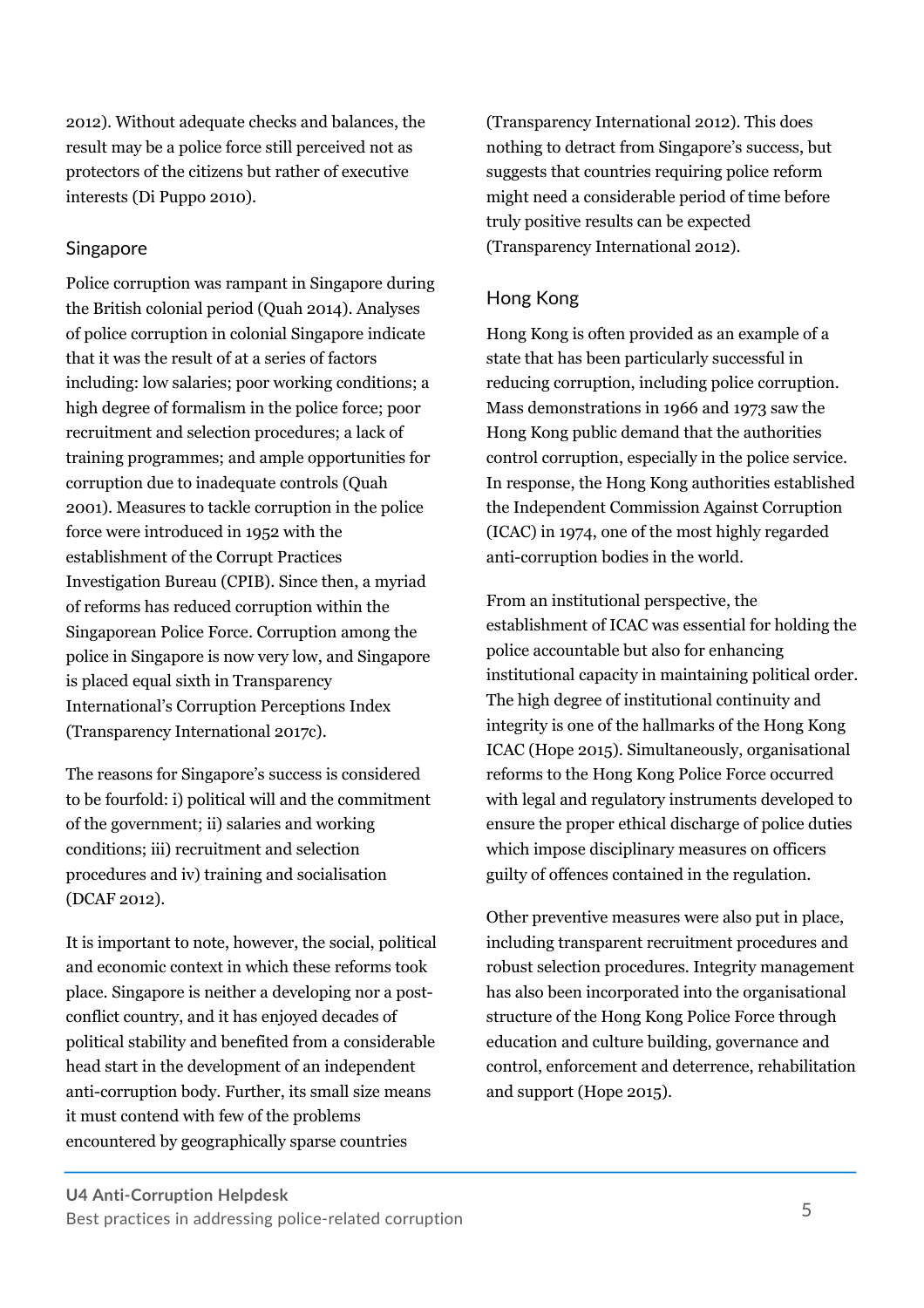There are several factors that could account for the low level of police corruption in Hong Kong. First is the institutional integrity of the internal and external control mechanisms. The multi-pronged approach toward police anti-corruption in Hong Kong has created an institutional structure that discourages rent-seeking behaviour by the police. Second, the development of a values-based framework within the police force has facilitated the creation of a corruption-free organisational setup. In particular, the emphasis placed on professionalism, integrity and honesty is considered important in establishing a serviceoriented police culture (Wong 2012). Third, the high degree of fairness and predictability in determining the pay and benefits of police force personnel is considered to be a factor discouraging police corruption (Hope 2015).

## South Africa

In one study in South Africa, a reduction of bribery in the South African Police Service (SAPS) prompted research into the possible causes of such a reduction. Data showed that perceptions of corruption in the police had fallen in the Limpopo province between 2011 and 2015, suggesting that a wider shift had taken place in police-community relationships in the province. In 2011, according to Afrobarometer, more than half of those surveyed in Limpopo said that "most or all police are corrupt"; in 2015 that figure had nearly halved (28 per cent). The study found that police-related bribery reduction in Limpopo occurred at the same time that the national government led an unprecedented high-level anti-corruption intervention in several provinces (Peiffer et al. 2018).

The research suggests the police in Limpopo may have been especially reluctant to engage in bribery during this time because of an uncertainty as to whether they were also under investigation for

corruption and because of the heightened anticorruption action that took place. The drivers of bribery reduction in this case were likely indirect and unanticipated, a "benign side effect" of a separate anti-corruption intervention. The intervention in Limpopo was not targeted at local police, yet police likely feared they were under greater scrutiny as part of the perceived efficient degree of "command and control" national-level agents were exerting. The sustainability of the intervention's impact on bribery reduction in Limpopo is therefore questionable (Peiffer et al. 2018).

This case demonstrates that certain types of disruption may work to reduce bribery patterns, but only in a relatively short timeframe. For longer impact, disruption strategies likely need to be continuously inventive and re-inventive, and driven by strong leadership (Peiffer et al. 2018).

## 3. Lessons learned

Several analysts warn that there is no single anticorruption strategy that has been sufficient to fully address police corruption (Newburn 1999). Such a complex problem needs a similarly multi-faceted solution, and second, no absolute solution is likely to be possible, although a huge reduction in the quantity of cases is.

Several caveats must be borne in mind in any discussion of police corruption. Firstly, the fluid nature of corruption makes it unpredictable and far from universal: some police departments are capable of operating for long stretches of time with relatively little scandal. Secondly, the exposure of police corruption, while frequently necessary to urge reform, can have the undesirable effect of destroying the morale of the police force as a whole: although this is a far lesser problem than the continuation of corruption. Thirdly, while the motivations behind corruption might be similar in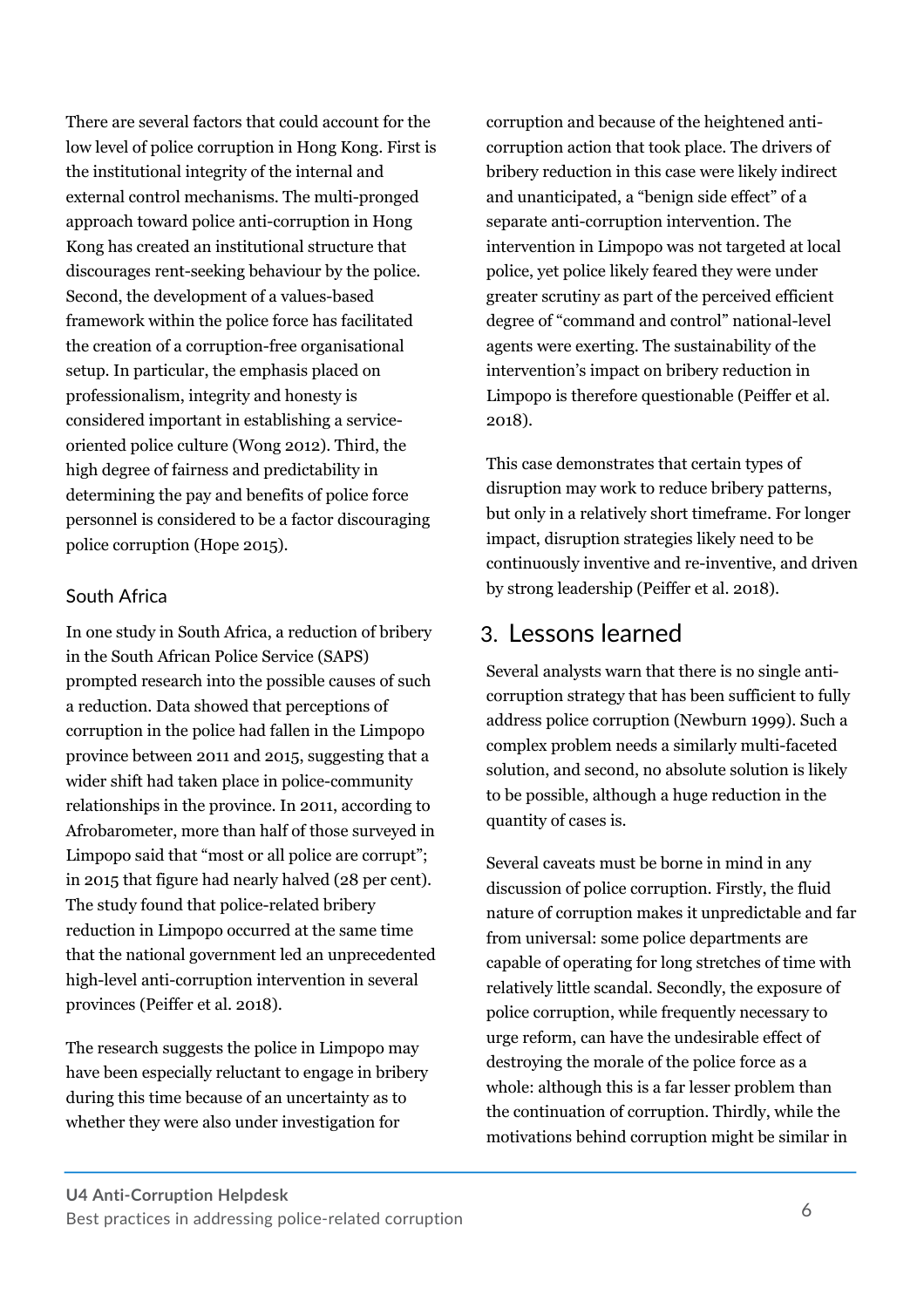vastly different environments, local traditions and structures mean that effective reforms need to be tailored to the targeted locations (Transparency International 2012).

Several best practices emerge from the literature and case studies explored above. As a general rule, for anti-corruption strategies to be successful and comprehensive they need to be embedded in the broader framework of democratic institutionbuilding (Chêne 2010).

## Social, economic and political context

Police reform clearly needs to be grounded in the political and social realities of the country and the characteristics of the local police (Chêne 2010) rather than adopting a "one size fits all" approach. While some aspects of police corruption and misconduct appear to be universal, others are unique to – or at least more salient in – some contexts and cultures (DCAF 2012).

As Quah (2017) points out, Singapore and Hong Kong have favourable policy contexts for countering corruption, such as smaller land areas and smaller populations than their Asian counterparts. Geography can be an obstacle if the physical location, size or topography of a country hinders the implementation of policies (Quah 2007). Further, economic affluence means that their civil servants are adequately paid to discourage them from accepting bribes (Quah 2017).

In Light's (2014) qualitative analysis of police reform in Georgia, he finds contextual factors play a key role in explaining the success of police reforms and concludes that a significant reduction of corruption in the police force was possible as a result of a unique mix of domestic and international factors.

Light also concludes that the way in which a regime (democratic or authoritarian) came to power seems to matter as much as the type of regime. Democracies that emerge from "pacted transitions" (as opposed to revolutionary ones) may struggle to implement more drastic reforms such as those adopted in Georgia, and may require a more gradual approach. While the support of foreign donors may help, it is essential for the reforming government to be motivated and committed. In other words, domestic politics and power dynamics are crucial factors in ensuring the effectiveness of reforms (Light 2014).

## Leadership and political will

A crucial factor in any attempt to reduce police corruption and other forms of inappropriate behaviour is political will. Political will is only a necessary, not a sufficient, condition; without sufficient state capacity to support political will, the latter will make little impression in the struggle to improve police behaviour (DCAF 2012). States that are serious about reducing and containing police corruption must commit to a long-term approach. Although short-term tactics are at times appropriate for specific instances of misconduct, a successful struggle against corruption requires an on-going strategy of socialisation and vigilance (DCAF 2012).

Building political will is a prerequisite for police reform, as fighting corruption may challenge powerful vested interests that are likely to resist reform. Quah (2017) suggests that the most important reason for both Singapore's and Hong Kong's success in curbing corruption is the strong political will of their political leaders.

In view of the political risks attached it is also important to develop a solid understanding of the political economy of police reform. Similarly, it is important to gain support from civil society, which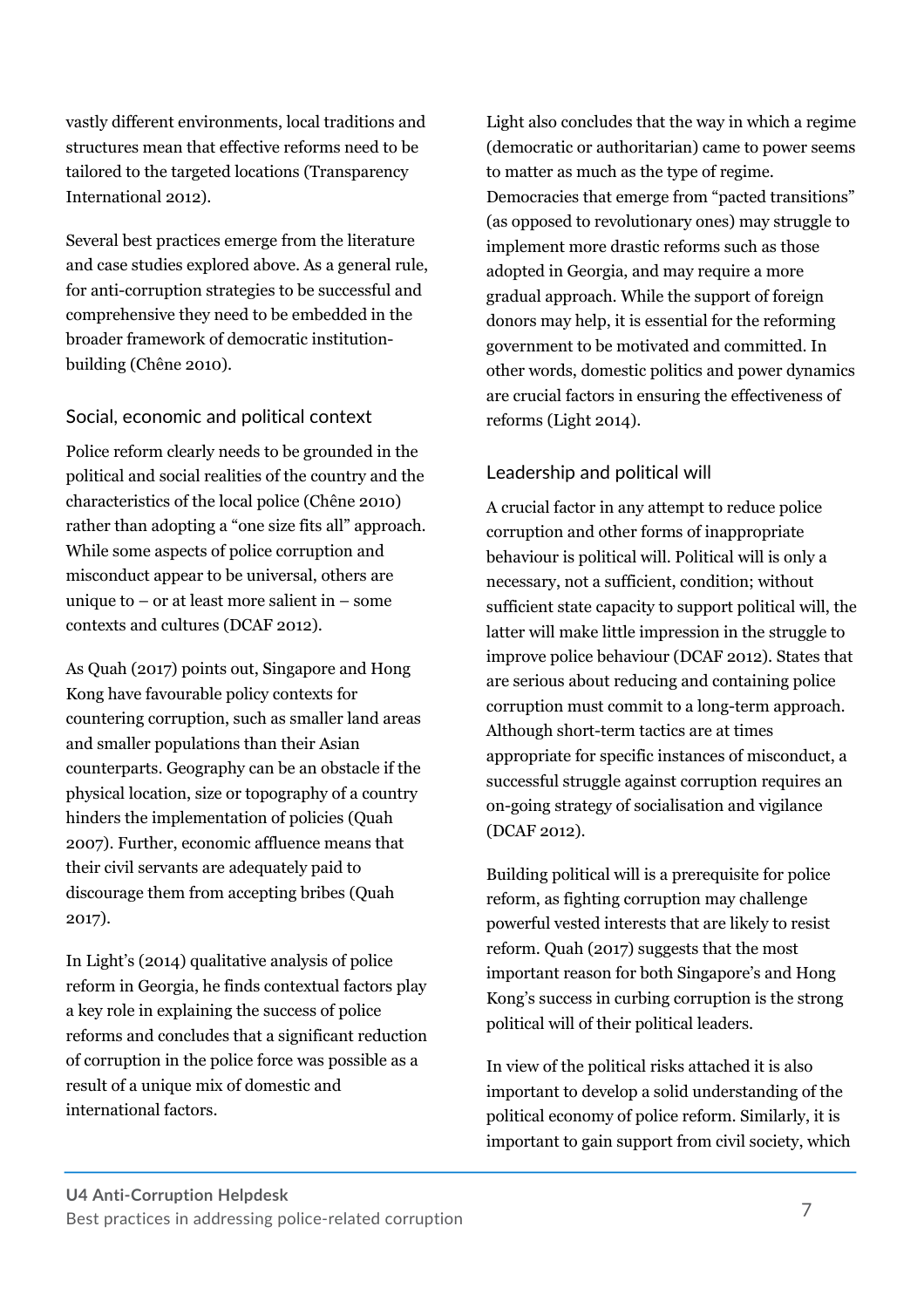can prove challenging in deeply polarised and traumatised societies (Chêne 2010).

## Address the cause not the symptoms

In his recent assessment of the state of research on corruption, Heywood (2017, 2018) reports that much of corruption research has been focused on the nation state as a unit of analysis, and, in doing so, has largely failed to differentiate between different types of corruption, different localities of corruption and the differences in how corruption behaves across sectors. With respect to the latter of these observations, Heywood (2017) calls for a more "meso-level approach" that can draw attention to corruption's sector-specific characteristics, so as to provide better understanding about the "modalities of corruption and corruption related risks in key areas". Heywood (2017) argues for a more detailed understanding of how and why corruption takes place within these sectors: what it looks like in practice, what particular characteristics it has and how to better identify risks.

In Singapore, the government's comprehensive anti-corruption strategy is based on a logic of corruption control which views corruption as caused by both the incentives and opportunities to be corrupt, "attempts to eradicate corruption must be designed to minimize or remove the conditions of both the incentives and opportunities that make individual corrupt behaviour irresistible" (Quah 1989).

Corruption in the police can stem from different sources. For example, in Singapore, low salaries were identified as a cause of corruption. The unfavourable working conditions of the local policemen were further manifested in the lack of provision of housing accommodation, pension or medical care for them. Another consequence of the low salaries and unfavourable working conditions

was that it could not attract suitably qualified candidates to join the police (Quah 2014).

Likewise, in Georgia, police corruption was driven by wages that were below subsistence levels (Devlin 2010). Officers arbitrarily imposed fines and fees, and pocketed receipts for themselves. The same low pay allowed criminal elements to buy off entire divisions of the force (Devlin 2010).

Quah (2007, 2014) argues that corruption can only be minimised in a country if comprehensive measures are initiated to rectify the various causes which contribute to the incentives and opportunities for corrupt behaviour.

However, these strategies need to be well considered. For example, before salaries are raised, it should be considered whether such a measure is supported by sustained economic growth (Quah 2007). While increasing salaries may reduce petty corruption among junior officials it likely does not eliminate grand corruption among senior civil servants and politicians. Further, raising salaries alone is ineffective in solving the problem of corruption if the incumbent government lacks the political will to do so, if the anti-corruption agency is ineffective, if corrupt officials are not punished and if opportunities for corruption are not reduced (Quah 2007).

#### Meritocracy and quality control of personnel

The complex nature of policing means that the issue of ethics is central to corruption control and placing ethical scrutiny at the heart of recruitment and selection procedures and within in-service training is vital to the development of a policing culture that is intolerant of corruption (Newburn 2015).

Quah (2014) credits reliance on meritocracy to recruit more qualified candidates, and training and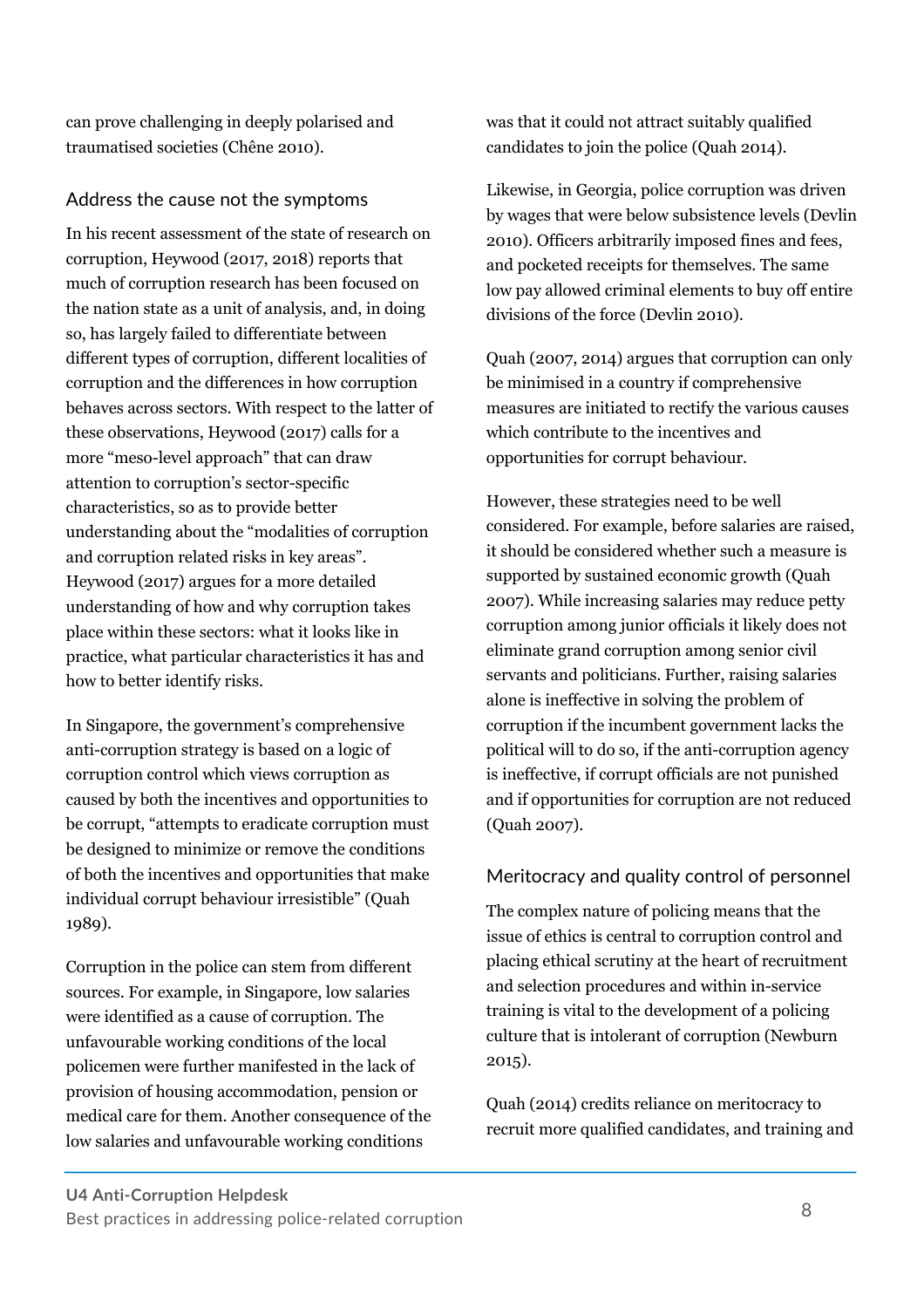values to enhance job performance and integrity as a factor in curbing corruption among the Singapore Police Force. Likewise, a transparent recruitment process and a robust selection process for the Hong Kong Police Force was identified as a contributing factor to Hong Kong's success in curbing police corruption (Hope 2015).

## The role of civil society

A study undertaken by Transparency International UK in 2011-12 found there has been very little involvement of civilian groups or civil society organisations in police corruption reform. The report concluded that "there is a major, urgent need for civil society to find more effective ways of contributing to, stimulating and monitoring police anti-corruption efforts" (Transparency International 2012).

Civil society organisations, including media organisations, can play an important role in police reform efforts (Transparency International 2012). In the past, civil society has played a key role in raising awareness of corruption scandals and driving reform.

Community-based policing promotes partnerships between police and communities to address community concerns and ensure that the police respond to the needs of the broader public. This can be facilitated, for example, through setting up community consultation forums (Chêne 2010). The success of such initiatives relies on a set of contextual factors such as a minimum degree of order, a conducive political context and support from key actors such as government, the police and civil society (Groenewald & Peake 2004).

However, Menocal (2015) notes that "there is very little credible evidence regarding the effectiveness of citizen oversight agencies" and there is no evidence to determine whether external

accountability mechanisms are more or less effective than internal ones.

Ivkovic (2005) further highlights that the role of civil society also has its shortcomings. In short, she says, current oversight tends to be "assigned to institutions that are temporary (e.g., independent commissions) or sporadic (e.g., the media), institutions whose focus is either too wide or too narrow (e.g., the mayor), or institutions that at best have the authority to examine only some elements of the agency's control system (e.g. citizen reviews)" (Ivkovic 2005). She concludes that the challenge is to design an institution, or set of institutions, that will effectively be able to oversee and control the police agency's control system as a whole on a continuous basis.

## Independent oversight of the police

Corruption control is unlikely to be successful without significant attention also being paid to external oversight and governance (Newburn 2015). External accountability mechanisms – human rights commissions, citizen complaint and review boards, police auditors – are widely heralded as important instruments of police accountability. Indeed, reform efforts are often limited and incomplete if undertaken without strong, independent external monitoring (Transparency International 2012).

Quah (2007, 2017) recommends the establishment of an independent watchdog for the police, one that is independent from police and political control.

Hong Kong's ICAC is often considered highly effective. Scott (2017) suggests that the success of Hong Kong's ICAC is due to the complex process of winning public trust, of ensuring certainty in outcomes, of establishing the authority of the commission in relation to other institutions and of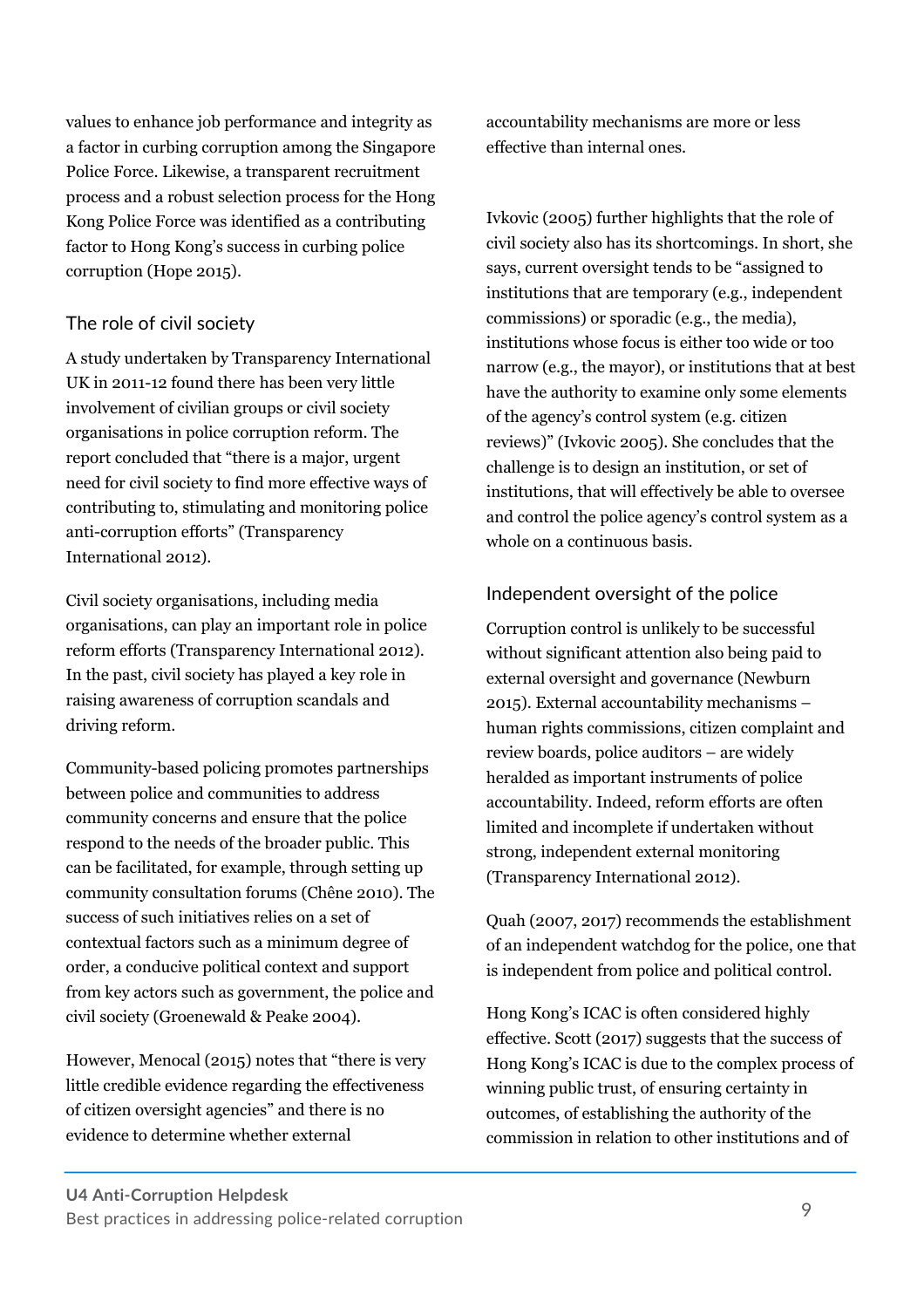monitoring anti -corruption systems. If this can be achieved, hostile exogenous factors may not easily disrupt long -established practices and may allow an ACA to retain or regain public support even in the face of serious scandals (Scott 2017).

Hong Kong's ICAC adopts a three -pronged approach to fighting corruption through enforcement, education and prevention. Public education is a crucial element of its three -pronged strategy to reduce corruption. Early efforts of the ICAC saw community liaison officers place special emphasis on publicising the arrest and successful prosecution of prominent police members. This helped establish the commission's strong reputation for a determined crack -down on large scale corruption (Chêne 2010). Large scale public education campaigns also enhance the legitimacy of the ICAC, promote the knowledge of anti corruption laws, and mobilise the public to report corruption (Chêne 2010).

Singapore's CPIB is also widely regarded as successful. It enjoys extensive legal powers. For example, CPIB officers can propose legislative reforms, seize passports, and freeze assets. They also have extensive powers to carry out their investigations such as the authority to arrest a person suspected of corruption and the ability to access a suspect's financial accounts or premises to search for evidence. However, like Hong Kong's Independent Commission against Corruption (ICAC), the CPIB has no power to prosecute directly (Transparency International 2012).

Although deemed a successful measure against corruption, the CPIB produces no formal reports or quantifiable evidence to formally assess its success (Transparency International 2012). Further, some commentators highlight that the powers awarded to its officers risk potential abuses of authority (Transparency International 2012).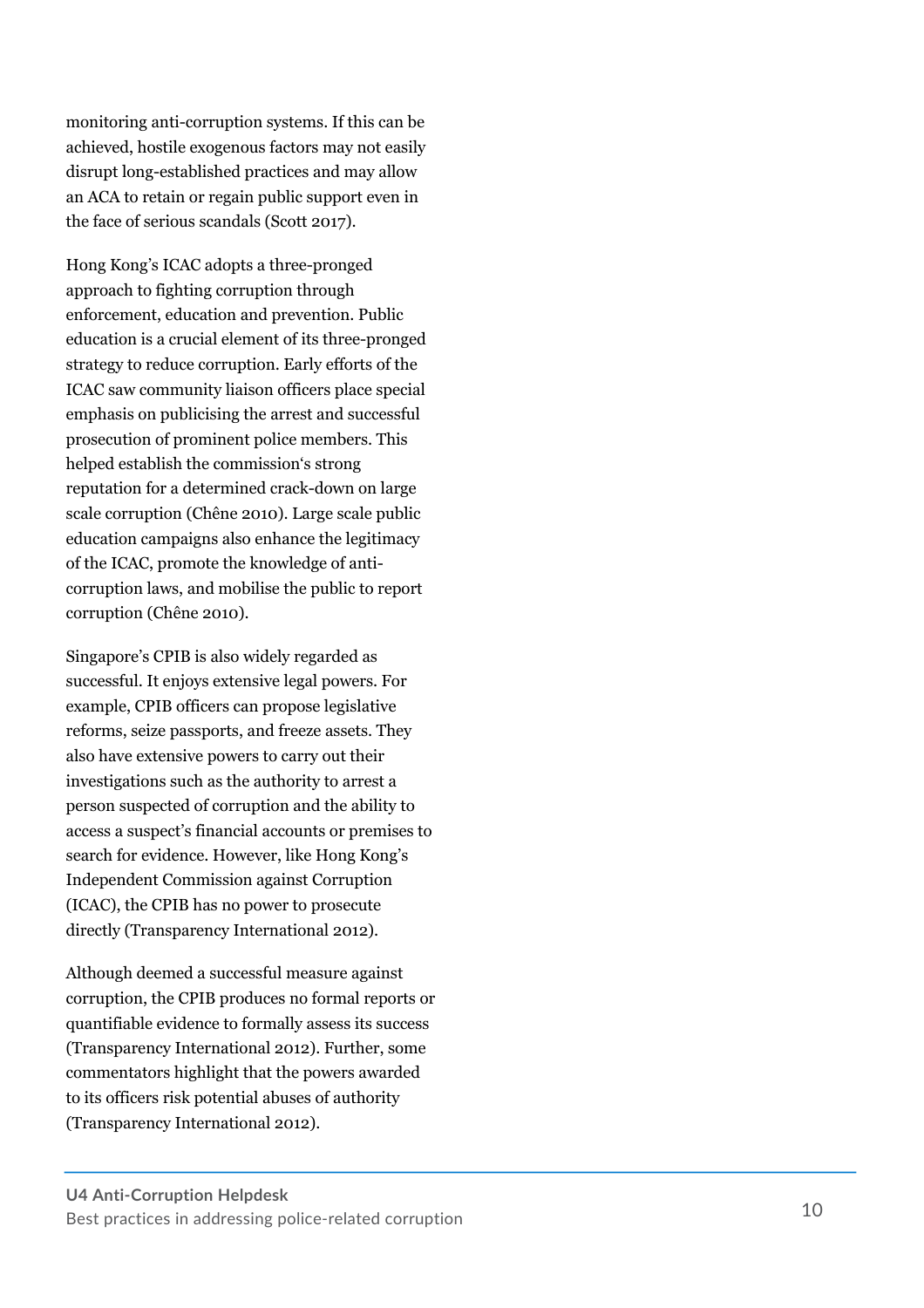## 4. References

Afrobarometer. 2018. *Afrobarometer Survey*[.](http://afrobarometer.org/)

[Chêne, M. 2010.](http://afrobarometer.org/) *Anti-corruption and Police Reform*[.](https://www.u4.no/publications/anti-corruption-and-police-reform)

[Chêne, M. 2013.](https://www.u4.no/publications/anti-corruption-and-police-reform) *Codes of Ethics for the Polic[e.](https://www.transparency.org/whatwedo/answer/codes_of_ethics_for_the_police)*

[Crank, J., & Caldero, M. A.](https://www.transparency.org/whatwedo/answer/codes_of_ethics_for_the_police) 2000. Police ethics: noble cause corruption.

Crank, J., Flaherty, D., & Giacomazzi, A. (2007). *The noble cause: An empirical assessment*[.](https://www.sciencedirect.com/science/article/pii/S0047235206001474)

[Council of Europe. 2015.](https://www.sciencedirect.com/science/article/pii/S0047235206001474) *Risk Analysis of Corruption within Law Enforcement[.](https://rm.coe.int/risk-analysis-of-corruption-within-law-enforcement-eng/16807823da)*

[Council of the European Union. 2014.](https://rm.coe.int/risk-analysis-of-corruption-within-law-enforcement-eng/16807823da) *Handbook of Best Practices for the Self-Assessment of Law-Enforcement Forces to Prevent Corruption and Enhance Integrity.*

DCAF. 2012. *Toolkit on Police Integrity*[.](https://www.dcaf.ch/toolkit-police-integrity)

[Devlin, M. 2010. Seizing t](https://www.dcaf.ch/toolkit-police-integrity)he Reform Moment: Rebuilding Georgia's Police, 2004-200[6.](https://successfulsocieties.princeton.edu/sites/successfulsocieties/files/Policy_Note_ID126.pdf)

Di Puppo, L. 2010. *[Police Reform in Georgia.](https://successfulsocieties.princeton.edu/sites/successfulsocieties/files/Policy_Note_ID126.pdf) [Cracks in an Anti](https://successfulsocieties.princeton.edu/sites/successfulsocieties/files/Policy_Note_ID126.pdf)-Corruption Success Story.*

[Heywood, P. 2017. Rethinking Corruption: Hocus](https://www.u4.no/publications/police-reform-in-georgia-cracks-in-an-anti-corruption-success-story/)-[Pocus, Locus and Focu](https://www.u4.no/publications/police-reform-in-georgia-cracks-in-an-anti-corruption-success-story/)s.

Heywood, P. 2018. Combatting Corruption in the Twenty-First Century: New Approaches.

Hope, K.R. 2015. Police corruption and police reforms in developing societies.

Ivković, S.K. 2005. Police (mis)behaviour: a crosscultural study of corruption seriousnes[s.](https://www.emeraldinsight.com/doi/abs/10.1108/13639510510614609) 

Ivković, S.K. 2005. *[Fallen Blue Knights:](https://www.emeraldinsight.com/doi/abs/10.1108/13639510510614609) [Controlling Police Corrupti](https://www.emeraldinsight.com/doi/abs/10.1108/13639510510614609)on.* 

Kupatadze, A. 2012. *Police Reform in Georgi[a.](http://css.ge/files/Papers/Aleko_kupatadze,_police_reform_in_Georgia,_Sept_2012.pdf)*

[Light, M. 2014. Polic](http://css.ge/files/Papers/Aleko_kupatadze,_police_reform_in_Georgia,_Sept_2012.pdf)e Reforms in the Republic of Georgia: The Convergence of Domestic and Foreign Policy in An Anti-Corruption Drive.

Light, M. 2015. Policing Following Political and Social Transitions: Russia, Brazil and China Compared.

Mann, C. 2011. Corruption in Justice and Security.

Menocal, A.R. 2015. *Why Corruption Matters: Understanding Causes, Effects, and How to Address Them. DFID Evidence Paper.*

[Newburn, T. 1999. Understanding and Preventing](https://www.gov.uk/government/publications/why-corruption-matters-understanding-causes-effects-and-how-to-address-them) [Police Corruption: Lessons from the Literature](https://www.gov.uk/government/publications/why-corruption-matters-understanding-causes-effects-and-how-to-address-them)

[Newbu](https://www.gov.uk/government/publications/why-corruption-matters-understanding-causes-effects-and-how-to-address-them)rn, T. 2015. *Literature Review: Police Integrity and Corruption*[.](http://eprints.lse.ac.uk/68126/1/Newburn_literature-review 1.pdf)

Peiffer, C. et al. 2018. *[The Surprising Case of](http://eprints.lse.ac.uk/68126/1/Newburn_literature-review 1.pdf) Police Bribery Reduction in South Afric[a.](http://www.dlprog.org/publications/the-surprising-case-of-police-bribery-reduction-in-south-africa.php)*

Pyman, N et al. 2012. *[Arresting Corruption in the](http://www.dlprog.org/publications/the-surprising-case-of-police-bribery-reduction-in-south-africa.php) [Police: Th](http://www.dlprog.org/publications/the-surprising-case-of-police-bribery-reduction-in-south-africa.php)e Global Experience of Police Corruption Reform Efforts*[.](http://ti-defence.org/wp-content/uploads/2016/03/2012-11_Arresting_Corruption_In_The_Police.pdf)

Quah, J.S.T. 2006. *[Preventing Police Corruption in](http://ti-defence.org/wp-content/uploads/2016/03/2012-11_Arresting_Corruption_In_The_Police.pdf) [Singapore: The Role of Recruitment, Tra](http://ti-defence.org/wp-content/uploads/2016/03/2012-11_Arresting_Corruption_In_The_Police.pdf)ining and Socialisation[.](http://www.jonstquah.com/images/Police Corruption Article APJPA.pdf)* 

Quah, J.S.T. 2007. *[Combatting Corruption](http://www.jonstquah.com/images/Police Corruption Article APJPA.pdf) [Singapore-style: Lessons for other Asian](http://www.jonstquah.com/images/Police Corruption Article APJPA.pdf) [Countries](http://www.jonstquah.com/images/Police Corruption Article APJPA.pdf)*[.](http://digitalcommons.law.umaryland.edu/cgi/viewcontent.cgi?article=1188&context=mscas&sei-redir=1) 

[Quah, J.S.T. 2009. Defying institutional failure:](http://digitalcommons.law.umaryland.edu/cgi/viewcontent.cgi?article=1188&context=mscas&sei-redir=1) [learning from the e](http://digitalcommons.law.umaryland.edu/cgi/viewcontent.cgi?article=1188&context=mscas&sei-redir=1)xperiences of anti-corruption agencies in four Asian countries

Quah, J. S. T. 2014. *Curbing Police Corruption in Singapore: Lessons for Other Asian Countries[.](https://www.emeraldinsight.com/doi/abs/10.1108/AEDS-07-2014-0029)*

[Quah, J.S.T. 2017. Minimising Corruption in Hong](https://www.emeraldinsight.com/doi/abs/10.1108/AEDS-07-2014-0029) [Kong and Singapore: L](https://www.emeraldinsight.com/doi/abs/10.1108/AEDS-07-2014-0029)essons for Asian Policy Makers.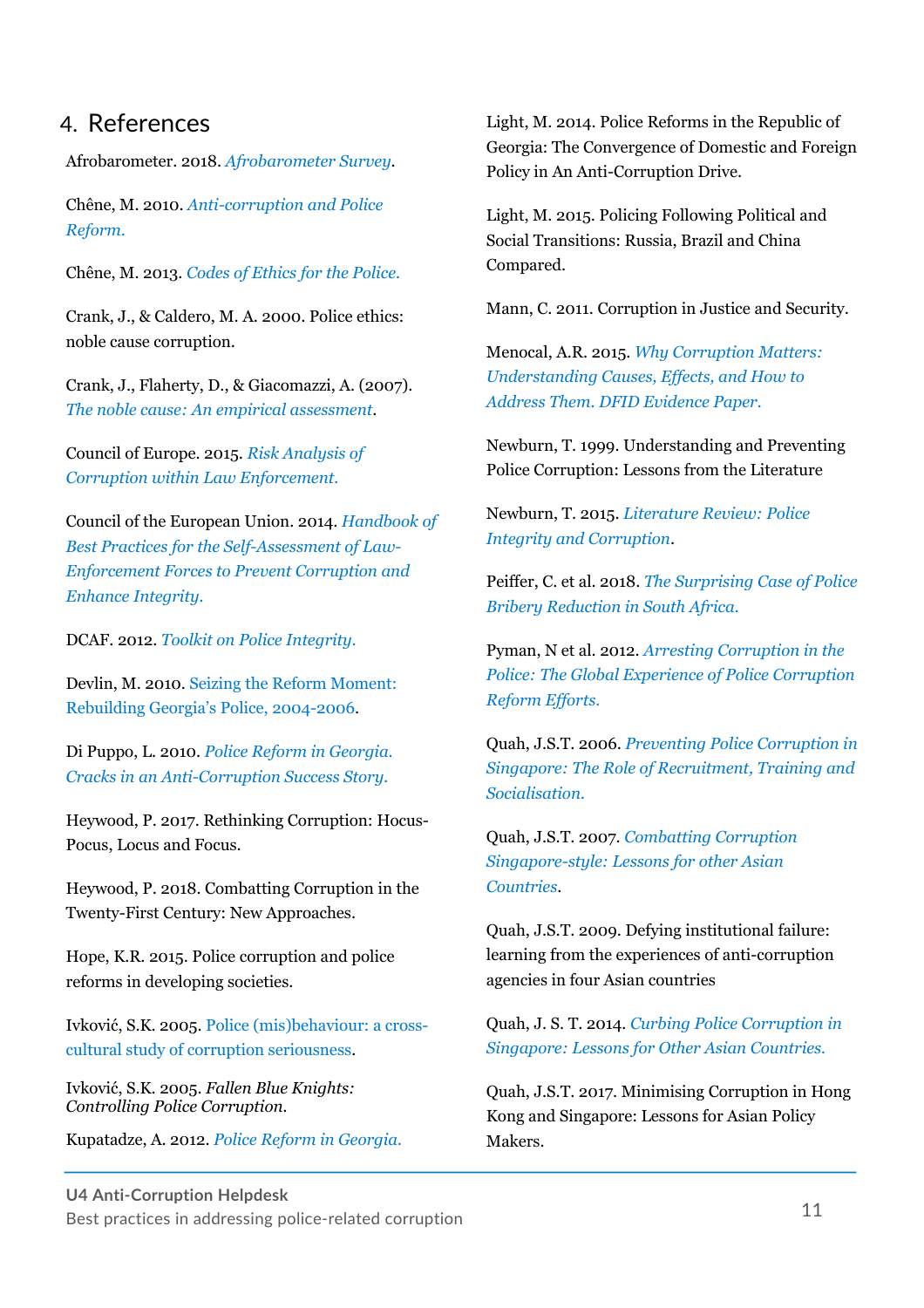Scott, I. 2017. *The Challenge of Preserving Hong Kong's Successful Anti-Corruption Syste[m.](https://www.researchgate.net/publication/317135175_The_challenge_of_preserving_Hong_Kong)*

[Transparency International. 2012.](https://www.researchgate.net/publication/317135175_The_challenge_of_preserving_Hong_Kong) *Arresting [Corruption in the Police:](https://www.researchgate.net/publication/317135175_The_challenge_of_preserving_Hong_Kong) The Global Experience Of Police Corruption Reform Efforts[.](http://ti-defence.org/publications/arresting-corruption-in-the-police-the-global-experience-of-police-corruption-reform-efforts/)*

[Transparency International. 2015.](http://ti-defence.org/publications/arresting-corruption-in-the-police-the-global-experience-of-police-corruption-reform-efforts/) *People and [Corruption: Africa Survey 2015.](http://ti-defence.org/publications/arresting-corruption-in-the-police-the-global-experience-of-police-corruption-reform-efforts/)*

[Transparency](http://ti-defence.org/publications/arresting-corruption-in-the-police-the-global-experience-of-police-corruption-reform-efforts/) [International. 2016.](https://www.transparency.org/whatwedo/publication/people_and_corruption_africa_survey_2015) *People and Corruption: Middle East and North Africa Survey 201[6.](https://www.transparency.org/whatwedo/publication/people_and_corruption_mena_survey_2016)* 

[Transparency International. 2017a.](https://www.transparency.org/whatwedo/publication/people_and_corruption_mena_survey_2016) *People and [Corruption: As](https://www.transparency.org/whatwedo/publication/people_and_corruption_mena_survey_2016)ia Pacific 2017[.](https://www.transparency.org/whatwedo/publication/people_and_corruption_asia_pacific_global_corruption_barometer)*

[Transparency International. 2017b.](https://www.transparency.org/whatwedo/publication/people_and_corruption_asia_pacific_global_corruption_barometer) *People and Corruption: Citizen's Voices from Around the World. Global Corruption Barometer[.](https://www.transparency.org/whatwedo/publication/people_and_corruption_citizens_voices_from_around_the_world)*

[Transparency International. 2017c.](https://www.transparency.org/whatwedo/publication/people_and_corruption_citizens_voices_from_around_the_world) *2017 [Corruption Perception Index.](https://www.transparency.org/whatwedo/publication/people_and_corruption_citizens_voices_from_around_the_world)*

[Transparency Inter](https://www.transparency.org/whatwedo/publication/people_and_corruption_citizens_voices_from_around_the_world)[national. 201](https://www.transparency.org/news/feature/corruption_perceptions_index_2017)7d. *People and Corruption: Latin America and the Caribbean.* 

UNODC. 2011. *Handbook on Police Accountability, Oversight and Integrity: Criminal Justice Handbook Series[.](https://www.unodc.org/pdf/criminal_justice/Handbook_on_police_Accountability_Oversight_and_Integrity.pdf)*

[USAID. 2007. USAID Program Brief: Anti](https://www.unodc.org/pdf/criminal_justice/Handbook_on_police_Accountability_Oversight_and_Integrity.pdf)-[Corruption and Police Integrity: Security Sector](https://www.unodc.org/pdf/criminal_justice/Handbook_on_police_Accountability_Oversight_and_Integrity.pdf) [Ref](https://www.unodc.org/pdf/criminal_justice/Handbook_on_police_Accountability_Oversight_and_Integrity.pdf)orm Program.

USAID. 2016. *Effectiveness of Police Accountability Mechanisms*.

US Department of State, 2017. *Investment Climate Statements for 201[7.](https://www.state.gov/e/eb/rls/othr/ics/investmentclimatestatements/index.htm?year=2017&dlid=269902#wrapper)*

[Van Halderen, R. C & Kolthoff, E. 201](https://www.state.gov/e/eb/rls/othr/ics/investmentclimatestatements/index.htm?year=2017&dlid=269902#wrapper)6. *Noble Cause Corruption Revisited: Toward a Structured Research Approac[h.](https://www.researchgate.net/publication/309098195_Noble_Cause_Corruption_Revisited_Toward_a_Structured_Research_Approach)*

World Bank. 2012. *[Fighting Corruption in Public](https://www.researchgate.net/publication/309098195_Noble_Cause_Corruption_Revisited_Toward_a_Structured_Research_Approach) [Services. Chroniclin](https://www.researchgate.net/publication/309098195_Noble_Cause_Corruption_Revisited_Toward_a_Structured_Research_Approach)g Georgia's Reform[s.](http://documents.worldbank.org/curated/en/518301468256183463/pdf/664490PUB0EPI0065774B09780821394755.pdf)*